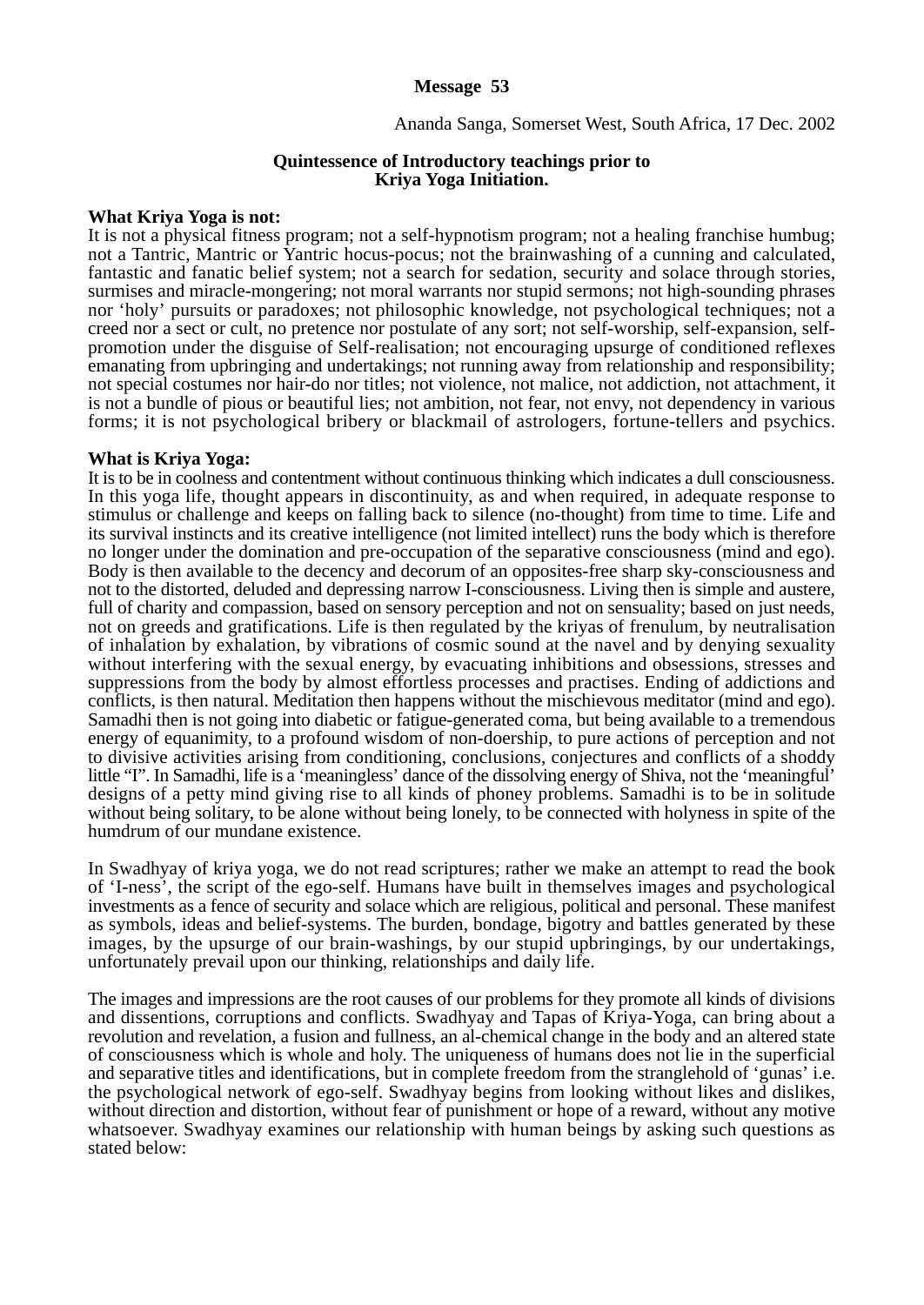- 1. Are we co-operators or just clandestine competitors?
- 2. Are we friends or just subtle foes?
- 3. Are we colleagues or only co-enemies?
- 4. Do we love or just long for ego-gratification, dependency, domination, attachment, sentiment, emotion?

Swadhyay also examines our relationship with ideas, knowledge, books, scriptures, principles, doctrines and all kinds of theocratic thuggery. In Swadhyay, we probe too into our relationship with traditions, nationality, regional attachments, linguistic affinity, affiliations to properties, possessions, positions, particular tastes, status, fame, castes, colour, creed, race, sect, cult, guru, priest, master and all the rest of it. Also, we try to understand, directly by and for ourselves, the contents and constituents of our mind; not through psychologists, hot-selling books, dead concepts, high-sounding phrases, and 'holy' men or women.

In the natural state emerging from Kriya practices, mind exists like honey, not like water. Honey, however disturbed, quickly returns to immobility; whereas water goes into turmoil by disturbance. We do not resist thought, but just remain disinterested in perpetuation of thoughts. In natural state, everything appears and disappears in rhythm; we do not meditate, but just do not prevent it from happening.

Kriya-Yoga is not the yoga of getting which only enslaves, but it is the Yoga of giving-up which liberates and fills us with love. Then all peace, protection and prosperity is ours. God of religions is the product of mind, but the God of Kriya-Yoga is the poetry of 'no-mind'. Living in religions is dragging with ideas and beliefs, but living in Kriya-Yoga is dancing in insight and bliss. In Kriya-Yoga we stop believing what we are and start knowing that we are nothing! In Kriya-Yoga all desires come to an end, even 'desirelessness' ceases to be an object for desire! Hindu theory of re-incarnation is just tactics to cover up fear and the desire of the petty 'me' to give itself continuity. In Kriya-Yoga, one re-incarnates and is re-born every morning. Life never dies, it is the material body-mind that dies. In Kriya-Yoga, freedom is neither banal expression of arbitrariness nor lack of restraint; it is great humility as there is freedom from ignorance and arrogance, from images and influences. It is man's foolishness to think that because he can choose, he is free. Choices only bind and cause confusion and chaos. There is no 'free-will', there is only freedom form 'will' which is just a comfortable word for 'ego'.

In Swadhyay we understand what binds and what liberates such as follows:

|     | <b>Binds</b>   | <b>Liberates</b>               |
|-----|----------------|--------------------------------|
| 1.  | Utopia         | Understanding                  |
| 2.  | Thought        | Truth                          |
| 3.  | Postulate      | Perception                     |
| 4.  | Analysis       | Awareness                      |
| 5.  | Idea           | Insight                        |
| 6.  | Obsession      | Open-ness                      |
| 7.  | Emotion        | Emptiness                      |
| 8.  | Longing        | Love                           |
| 9.  | Intellect      | Intelligence                   |
| 10. | Ignorance      | Innocence                      |
| 11. | Sentimentality | Sense of proportion and Sanity |
| 12. | Hot-temper     | Humility                       |
| 13. | Prayer         | Profound meditation            |
| 14. | Seeking        | Seeing                         |
| 15. | Selfishness    | Selflessness                   |
| 16. | Sensuality     | Sensory perception             |
| 17. | Sexuality      | Sex energy                     |
| 18. | Mind           | 'no-mind' (Life)               |